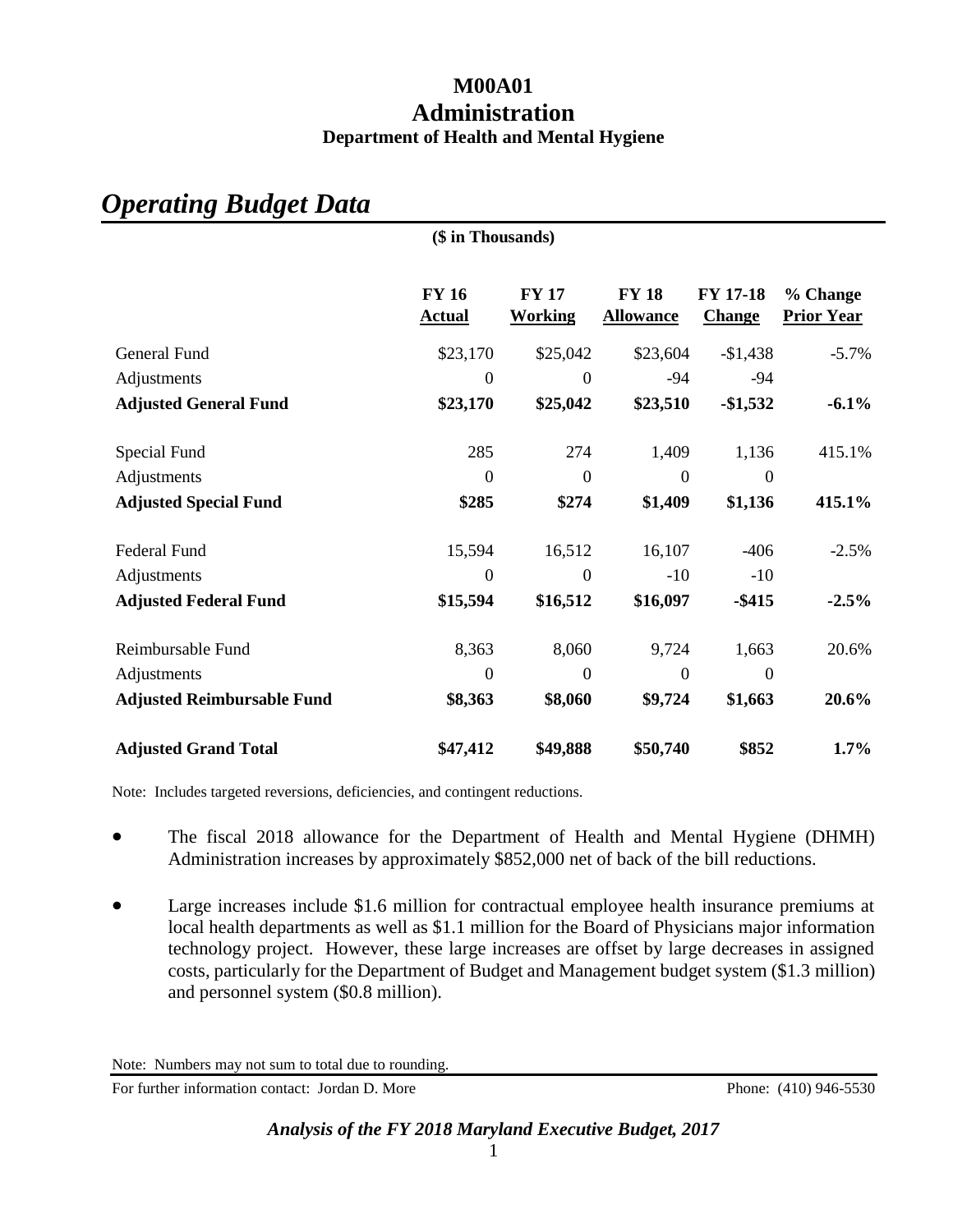|                                                              | <b>FY 16</b><br><b>Actual</b> | <b>FY 17</b><br>Working | <b>FY 18</b><br><b>Allowance</b> | <b>FY 17-18</b><br><b>Change</b> |
|--------------------------------------------------------------|-------------------------------|-------------------------|----------------------------------|----------------------------------|
| <b>Regular Positions</b>                                     | 345.60                        | 336.00                  | 336.00                           | 0.00                             |
| <b>Contractual FTEs</b>                                      | 6.04                          | 7.53                    | 8.31                             | 0.78                             |
| <b>Total Personnel</b>                                       | 351.64                        | 343.53                  | 344.31                           | 0.78                             |
| <b>Vacancy Data: Regular Positions</b>                       |                               |                         |                                  |                                  |
| Turnover and Necessary Vacancies, Excluding New<br>Positions |                               | 23.55                   | 7.01%                            |                                  |
| Positions and Percentage Vacant as of 12/31/16               |                               | 26.50                   | 7.89%                            |                                  |

# *Personnel Data*

- There are no reductions in the number of regular positions, while contractual full-time equivalents increase only slightly.
- Budgeted turnover is 7.0%, which would require the department to maintain an average of 23.5 vacant positions throughout the year. Currently, there are 26.5 vacancies, or 7.9%.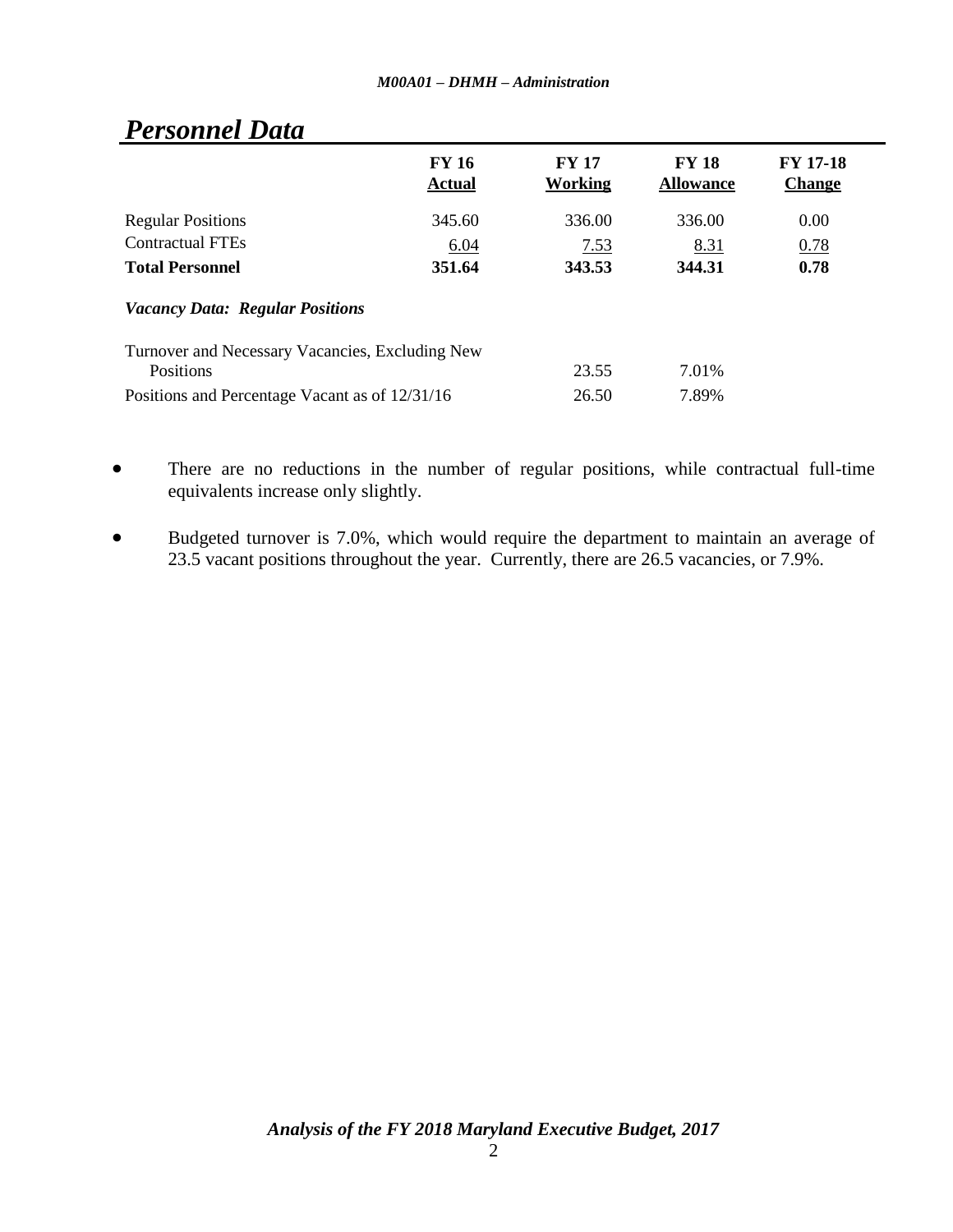# *Analysis in Brief*

# **Major Trends**

*Repeat Audit Findings Increase:* After declining to 18% in fiscal 2015, the percentage of repeat audit findings across the department increased to 27% in fiscal 2016.

*Workforce:* The retention rate for workers within 20 key employment categories declined to a low of 81% in fiscal 2016, which is the lowest mark since fiscal 2002. This included a vacancy rate among skilled direct care workers of 23%.

## **Issues**

*Delayed Report on Sexual Assault Forensic Exam Teams:* Committee narrative in the 2016 *Joint Chairmen's Report* requested a report from DHMH on the establishment of mobile sexual assault forensic exam teams. The report was due on December 15, 2016, however, DHMH has yet to submit the report. **DHMH should comment on the status of this report.**

# **Recommended Actions**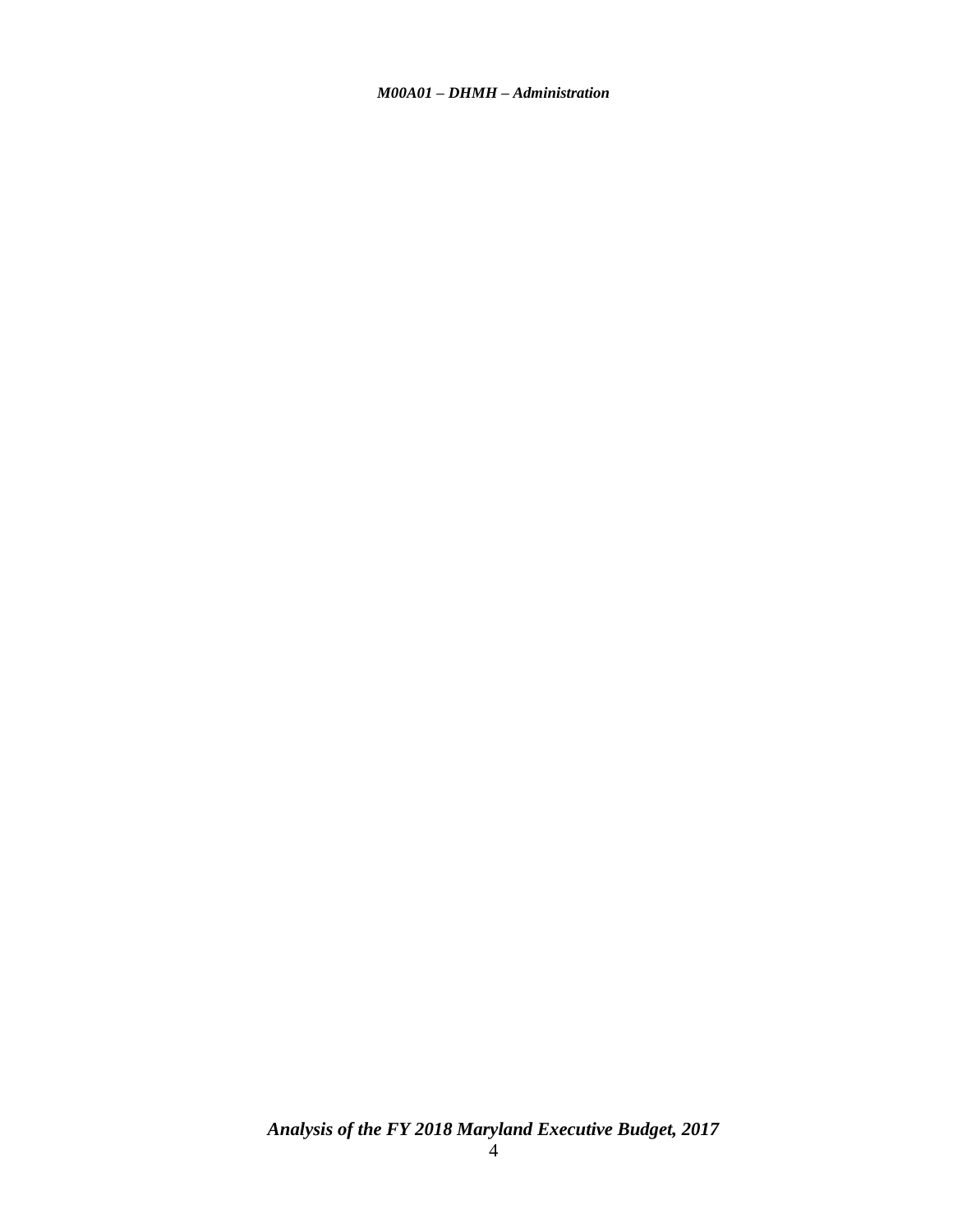# **M00A01 Administration Department of Health and Mental Hygiene**

# *Operating Budget Analysis*

## **Program Description**

The Department of Health and Mental Hygiene (DHMH) Administration budget analysis focuses on the Office of the Secretary, which is divided into the Executive Direction and Operations functions. These offices establish policies regarding health services and supervise the administration of the health laws of the State and its subdivisions, while also providing for the main operations components of the entire department, including administrative, financial, information technology (IT), and general services (such as central warehouse management, inventory control, fleet management, space management, and management of engineering/construction projects). Other components of the Office of the Secretary include the Office of Minority Health and Health Disparities as well as special and federal fund major IT spending for the entire department excluding Medicaid.

# **Performance Analysis: Managing for Results**

## **1. Repeat Audit Findings Increase**

The DHMH Administration Managing for Results measures are administrative in nature. Two selected measures are included in **Exhibit 1**. One measure that has been consistently tracked over the last few years is the number of repeat audit findings in audits conducted by the Office of Legislative Audits. In recent years, there have been some extensive fluctuations in the percentage of previous audit findings that are repeated in the most recent fiscal compliance audit. After a steady decline to 11% in fiscal 2013, fiscal 2014 repeat findings increased to 30%; while in fiscal 2015, repeat findings declined again to 18%. The percentage of findings has increased again in fiscal 2016 to 27%. However, it should be noted that the number of repeat audit findings in fiscal 2016 only totaled 3 out of a possible 11.

## **2. Workforce**

Another measure that is consistently tracked is the department's ability to attract and retain a skilled workforce, which is measured by the employment rate within 20 key classifications (see **Exhibit 2**). These 20 classifications are taken from over 750 classification levels used by DHMH and are considered by the department to be a representative sample of those classifications key to fulfilling the mission of the department. The employment rate is calculated by dividing the number of filled positions versus total positions on a monthly basis and then averaging for the year. This particular measure had essentially been flat since fiscal 2010, at 88%. However, fiscal 2016 is the lowest retention rate since fiscal 2002, at 81%.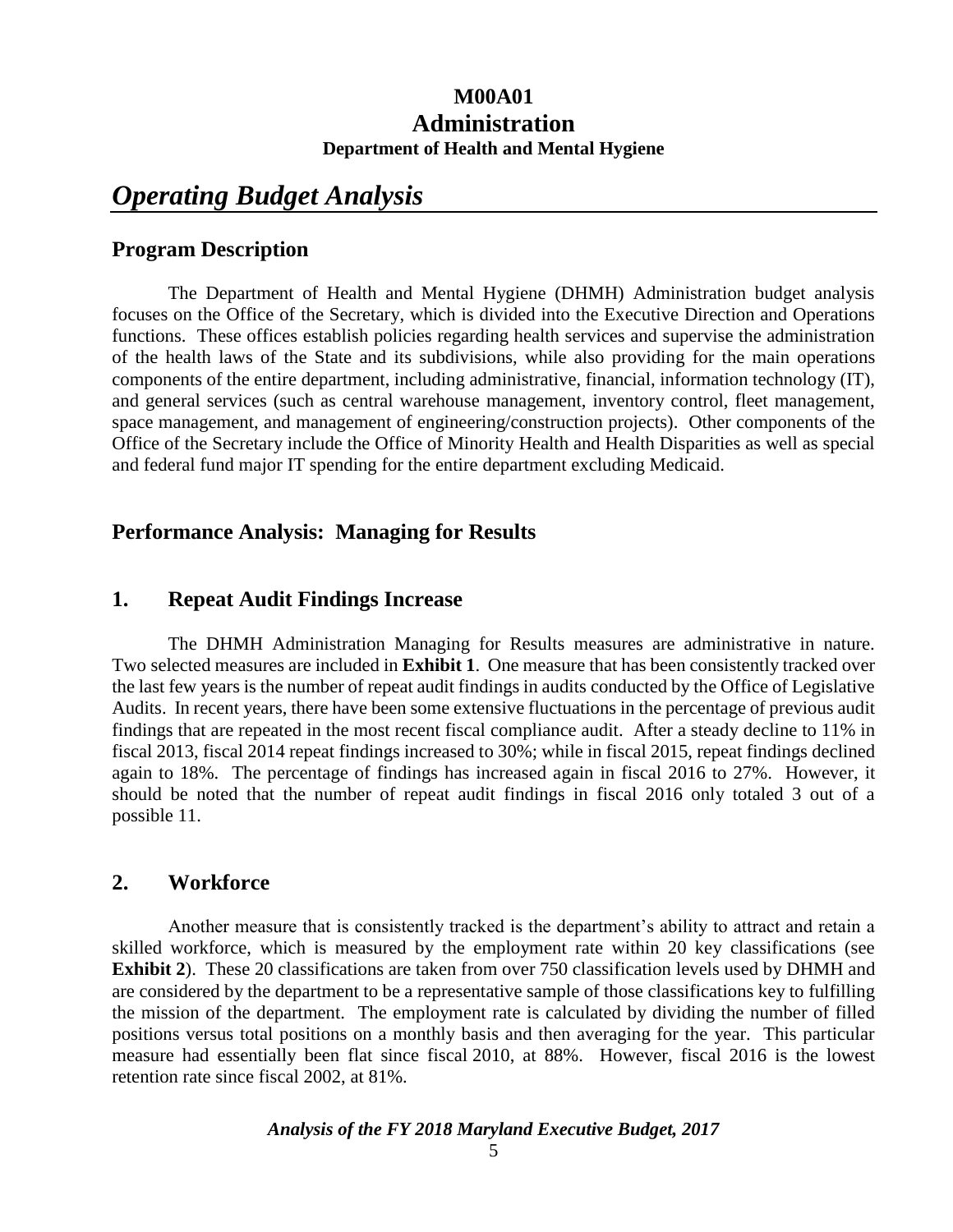# **Exhibit 1 Department of Health and Mental Hygiene – Administration Selected Program Measurement Data Fiscal 2012-2016**

|                                                       | <b>Actual</b><br>2012 | Actual<br>2013 | Actual<br>2014 | <b>Actual</b><br>2015 | Actual<br><u>2016</u> |
|-------------------------------------------------------|-----------------------|----------------|----------------|-----------------------|-----------------------|
| Repeat OLA audit comments                             | 18%                   | 11%            | 30%            | 18%                   | 27%                   |
| Filled position rate within 20 key<br>classifications | 88%                   | 86%            | 88%            | 84%                   | 81%                   |
| OLA: Office of Legislative Audits                     |                       |                |                |                       |                       |

Note: 35% is standard for audits repeat findings.

Source: Department of Health and Mental Hygiene

# **Exhibit 2 DHMH MFR Filled Position Goal – 20 Key Classification Levels**

| <b>Coordinator Special Programs Health</b>                                        |  |
|-----------------------------------------------------------------------------------|--|
| Services/Developmental Disabilities<br>Community Health Nurse II                  |  |
| Medical Care Program Specialist II<br>Health Facility Surveyor Nurse I            |  |
| <b>Agency Procurement Specialist II</b><br><b>Registered Nurse</b>                |  |
| <b>Office Secretary III</b><br>Computer Network Specialist II                     |  |
| Public Health Lab Scientist General and Lead<br><b>Fiscal Accounts Clerk II</b>   |  |
| Social Worker II, Health Services<br>Accountant II                                |  |
| Program Administrator II, Health Services<br><b>Physician Clinical Specialist</b> |  |
| Alcohol and Drug Counselors<br>Physician Program Manager                          |  |
| Epidemiologist III<br>Health Policy Analyst, Advanced                             |  |

DHMH: Department of Health and Mental Hygiene MFR: Managing for Results

Source: Department of Health and Mental Hygiene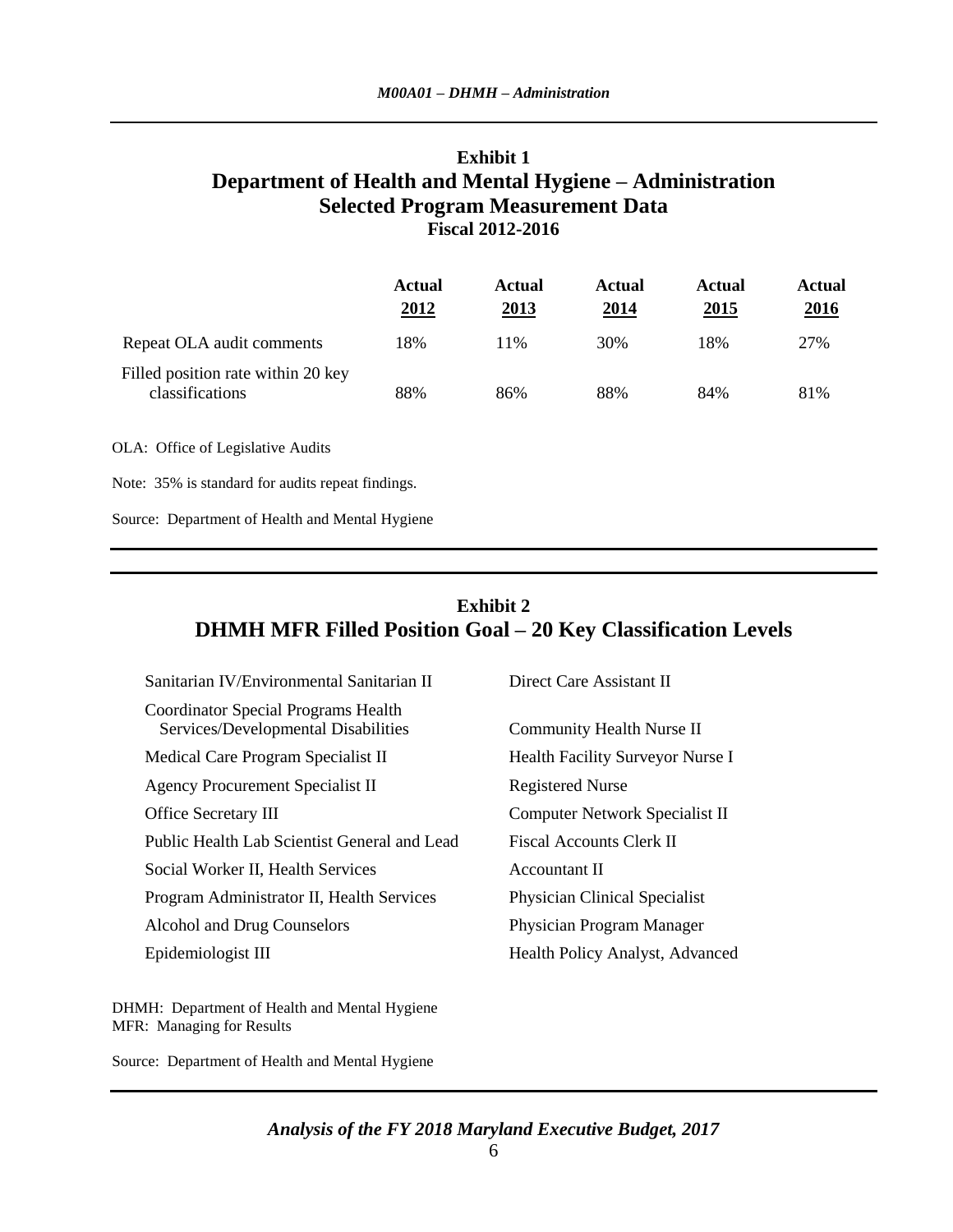**Exhibit 3** presents more detailed information from the same data and shows:

- The vacancy rate among the direct care categories has grown, from 13% to 18%, between fiscal 2013 and 2016. However, there has been a significant increase in the number of direct care positions over the same timeframe, from 1,301 to 1,543, due to the reclassification of other vacant positions to direct care positions.
- In contrast, vacancies in nondirect care categories have been relatively volatile, with a low of 10% in fiscal 2014, but a high of 20% in fiscal 2016.
- There continues to be a striking difference in terms of vacancy rates within the direct care category between skilled direct care workers (for example, nurses and physicians) and other direct care workers (in this instance, direct care assistants). The vacancy rate among skilled direct care workers is 23% in fiscal 2016, compared to 8% for other direct care workers. The disparity grew between fiscal 2013 and 2016, driven mostly by the increasing vacancy rate among the skilled workers. Part of the reason for this increase is also the increase in the number of skilled direct care workers, from 852 to 1,090, from fiscal 2013 to 2018. However, the persistence of this gap illustrates the difficulty that the State has in hiring skilled direct care positions.





DHMH: Department of Health and Mental Hygiene Source: Department of Health and Mental Hygiene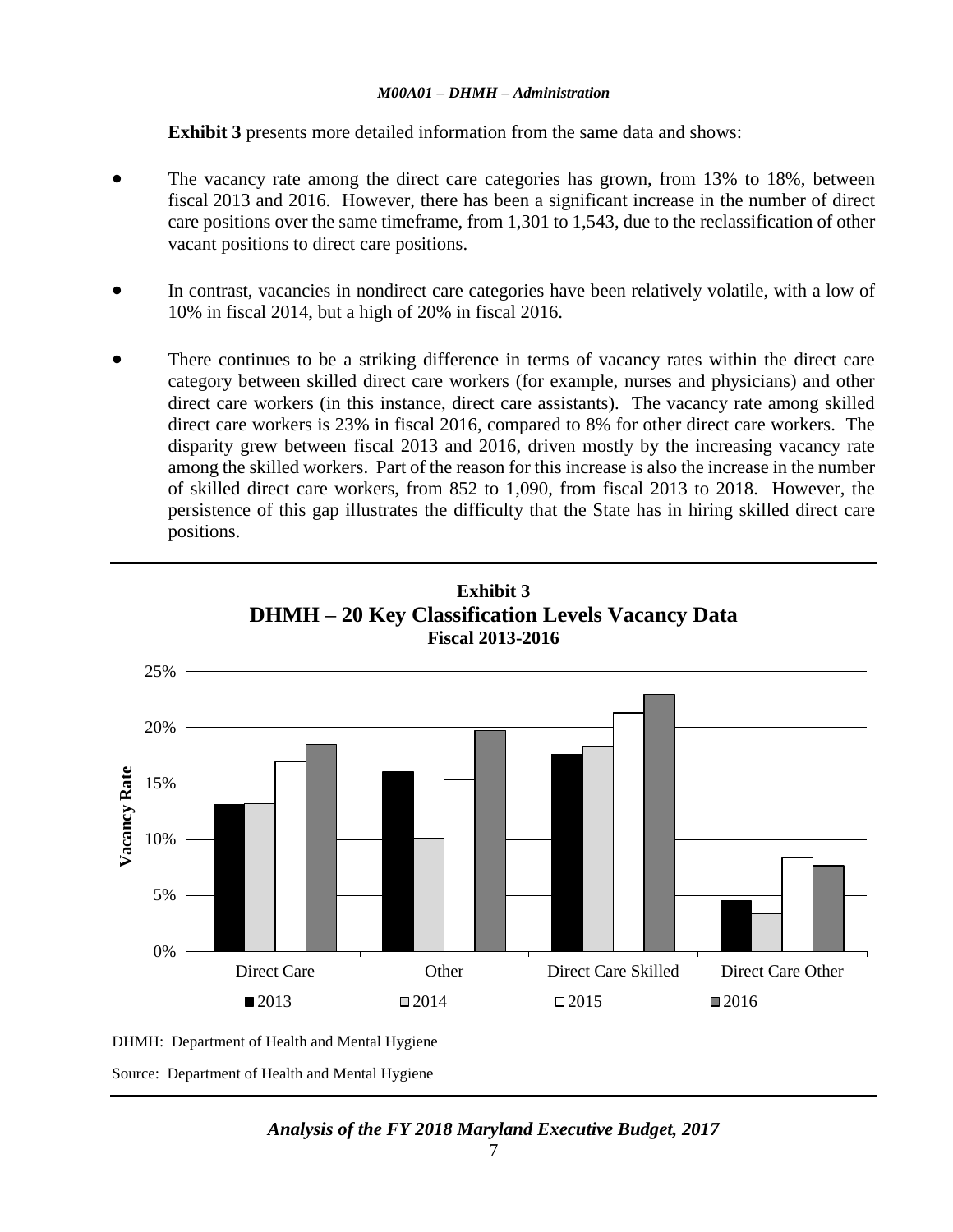## **Fiscal 2017 Actions**

## **Section 20 Position Abolitions**

The fiscal 2017 budget bill contained a section which directed the Executive Branch to abolish 657 positions and achieve a savings of \$25 million, including \$20 million in general funds and \$5 million in special funds. This agency's share of the reduction is 8.0 positions and \$241,030 in general funds.

## **Proposed Budget**

As shown in **Exhibit 4**, the fiscal 2018 budget for DHMH Administration grows by approximately \$852,000 over fiscal 2017 after back of the bill reductions. The majority of this increase is due to increases for the cost of health insurance for contractual employees at local health departments as well as for the Board of Physicians major IT project.

# **Exhibit 4 Proposed Budget DHMH – Administration (\$ in Thousands)**

| <b>How Much It Grows:</b>         | <b>General</b><br><b>Fund</b> | <b>Special</b><br><b>Fund</b> | Federal<br><b>Fund</b> | Reimb.<br><b>Fund</b> | <b>Total</b> |
|-----------------------------------|-------------------------------|-------------------------------|------------------------|-----------------------|--------------|
| Fiscal 2016 Actual                | \$23,170                      | \$285                         | \$15,594               | \$8,363               | \$47,412     |
| Fiscal 2017 Working Appropriation | 25,042                        | 274                           | 16,512                 | 8,060                 | 49,888       |
| Fiscal 2018 Allowance             | 23,510                        | 1,409                         | 16,097                 | 9,724                 | 50,740       |
| Fiscal 2017-2018 Amount Change    | $-$1,532$                     | \$1,136                       | $-$ \$415              | \$1,663               | \$852        |
| Fiscal 2017-2018 Percent Change   | $-6.1\%$                      | 415.1%                        | $-2.5\%$               | 20.6%                 | 1.7%         |

#### **Where It Goes:**

| <b>Personnel Expenses</b> |        |
|---------------------------|--------|
|                           | \$147  |
|                           | $-11$  |
|                           | -68    |
|                           | $-218$ |
|                           | $-230$ |
|                           |        |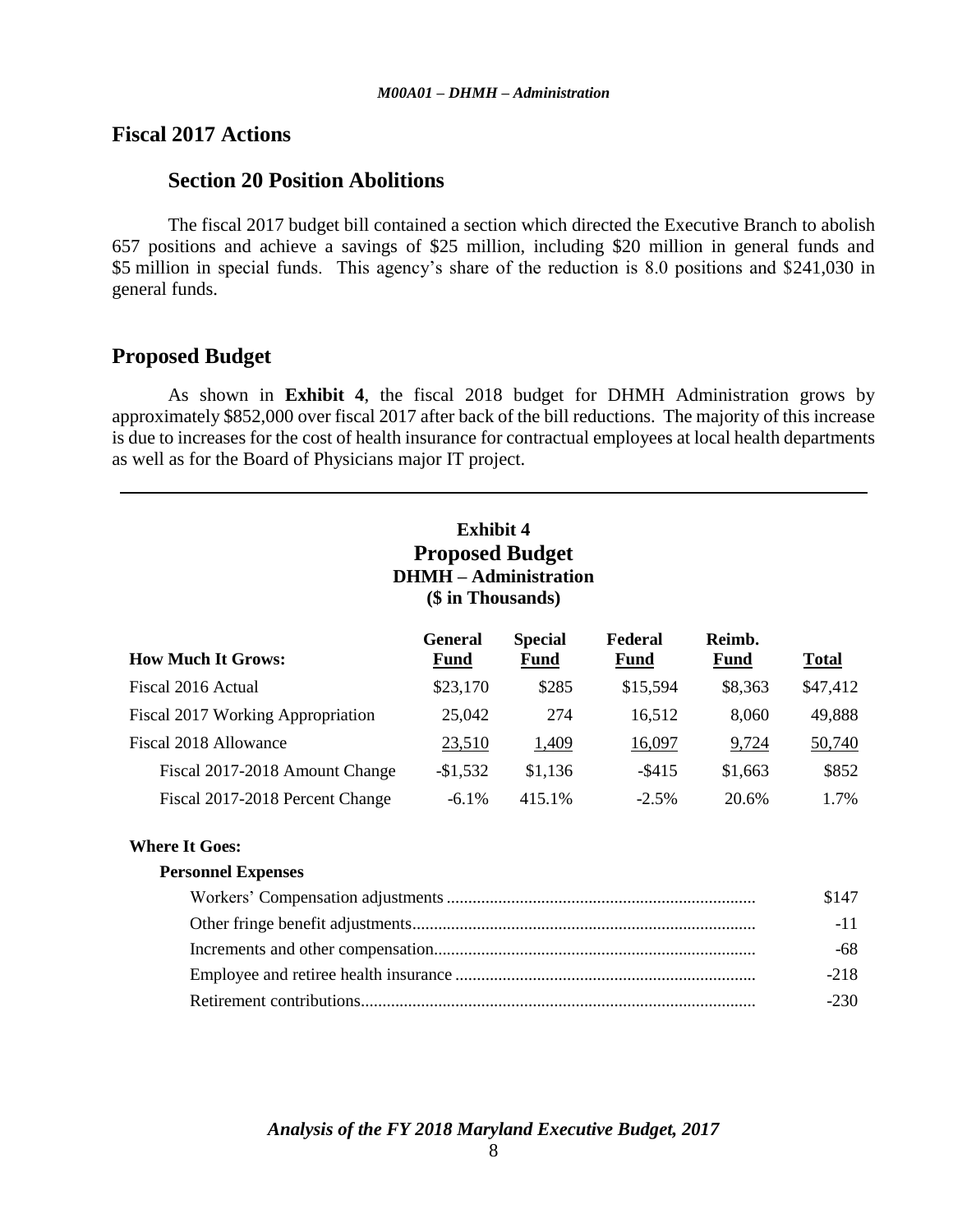| <b>Other Changes</b> |  |  |
|----------------------|--|--|
|                      |  |  |

|       | 1.594    |
|-------|----------|
|       | 1,136    |
|       | 314      |
|       | 200      |
|       | 37       |
|       | $-762$   |
|       | $-1.323$ |
|       | 36       |
| Total | \$852    |

DBM: Department of Budget and Management DHMH: Department of Health and Mental Hygiene IT: Information Technology NICS: National Instant Criminal Background Check System

Note: Numbers may not sum to total due to rounding.

#### **Across-the-board Reductions**

The fiscal 2018 budget bill includes a \$54.5 million (all funds) across-the-board contingent reduction for a supplemental pension payment. Annual payments are mandated for fiscal 2017 through 2020 if the Unassigned General Fund balance exceeds a certain amount at the close of the fiscal year. This agency's share of these reductions is \$93,879 in general funds and \$9,674 in federal funds. This action is tied to a provision in the Budget Reconciliation and Financing Act of 2017.

## **Personnel**

Personnel expenditures decrease the fiscal 2018 allowance by approximately \$380,000. The largest decreases are for retirement contributions, which decline by approximately \$230,000 including the back of the bill reduction, and for health insurance contributions, which decline by \$218,000. These are partially offset by a \$147,000 increase in Workers' Compensation payments.

## **Other Changes**

There are two large increases within the DHMH Administration allowance for fiscal 2018. The first is an increase of \$1.6 million to cover the cost of health insurance premiums for contractual employees at local health departments. However, this increase is entirely different from how DHMH and the local health departments cover the cost of health insurance premiums for the regular employees at the local health departments. Normally, these costs would be billed to the local health departments through the budget, and it would be up to each local health department to determine how they would come up with the funds to cover these costs, whether through the funds that they receive through the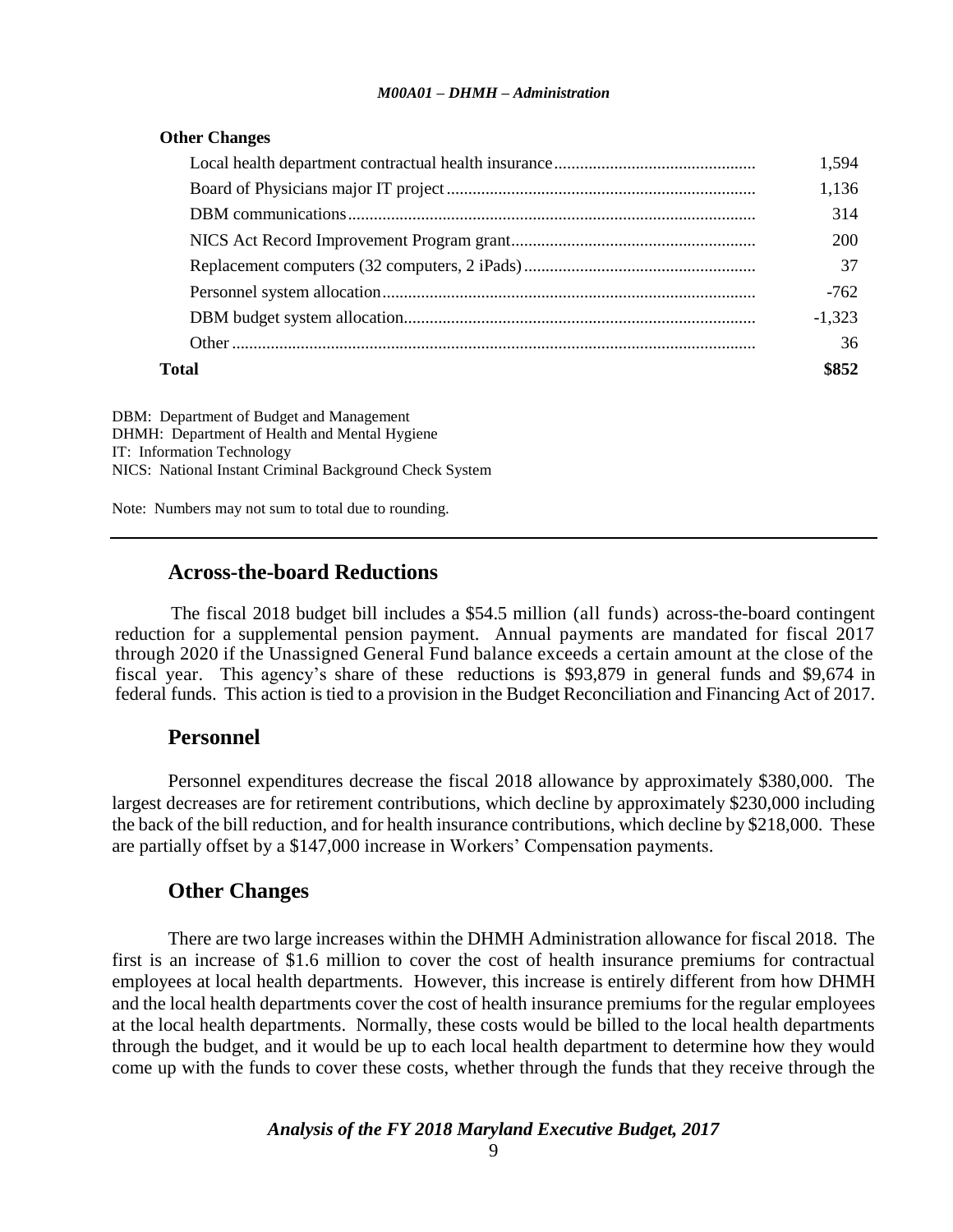Core Local Health formula or through any other State or local funds that they receive. **The Department of Legislative Services recommends that this cost be covered using the same budgeting methodology as for regular local health department employees, and thus recommends reducing these funds.**

The second large increase is \$1.1 million for the cost of the Board of Physicians major IT project. While budgeted within the administration's allowance, this project will be discussed further under the budget analysis for the Health Occupational Boards and Commissions.

The remainder of the major changes are mostly fees and other payments that are assigned costs for the entire department. This includes large decreases, such as \$1.3 million for the Department of Budget and Management budget system as well as \$762,000 for the personnel system.

It should be noted that additional IT funding is included in the fiscal 2018 allowance for another major IT project, the Computerized Hospital Record and Information System (see **Appendix 2** for details). This project began last year but has now been expanded to be a larger enterprise system that would replace the electronic health records systems for all health care services statewide, most notably within the Department of Public Safety and Correctional Services. Fiscal 2018 funding for the project is budgeted with the Department of Information Technology.

An additional issue is that there is an increase of \$1.1 million in reimbursable funds for indirect cost allocations from the Maryland Health Care Commission (MHCC) and the Health Services Cost Review Commission (HSCRC). The fiscal 2018 allowance assumes an indirect cost allocation rate of 30.5% for each commission. Both HSCRC and MHCC have an indirect cost allocation cap at 18.0% of salaries in statute. In addition, MHCC is also already over budgeted for the special funds that it is allowed to raise in a given year. Thus, unless there is a change in statute to increase the amount allowed for indirect cost recovery from HSCRC and MHCC and to increase the assessment cap for MHCC, these revenues will not be realized in the DHMH Administration budget. If these reimbursable funds are not collected, general funds may have to be used instead.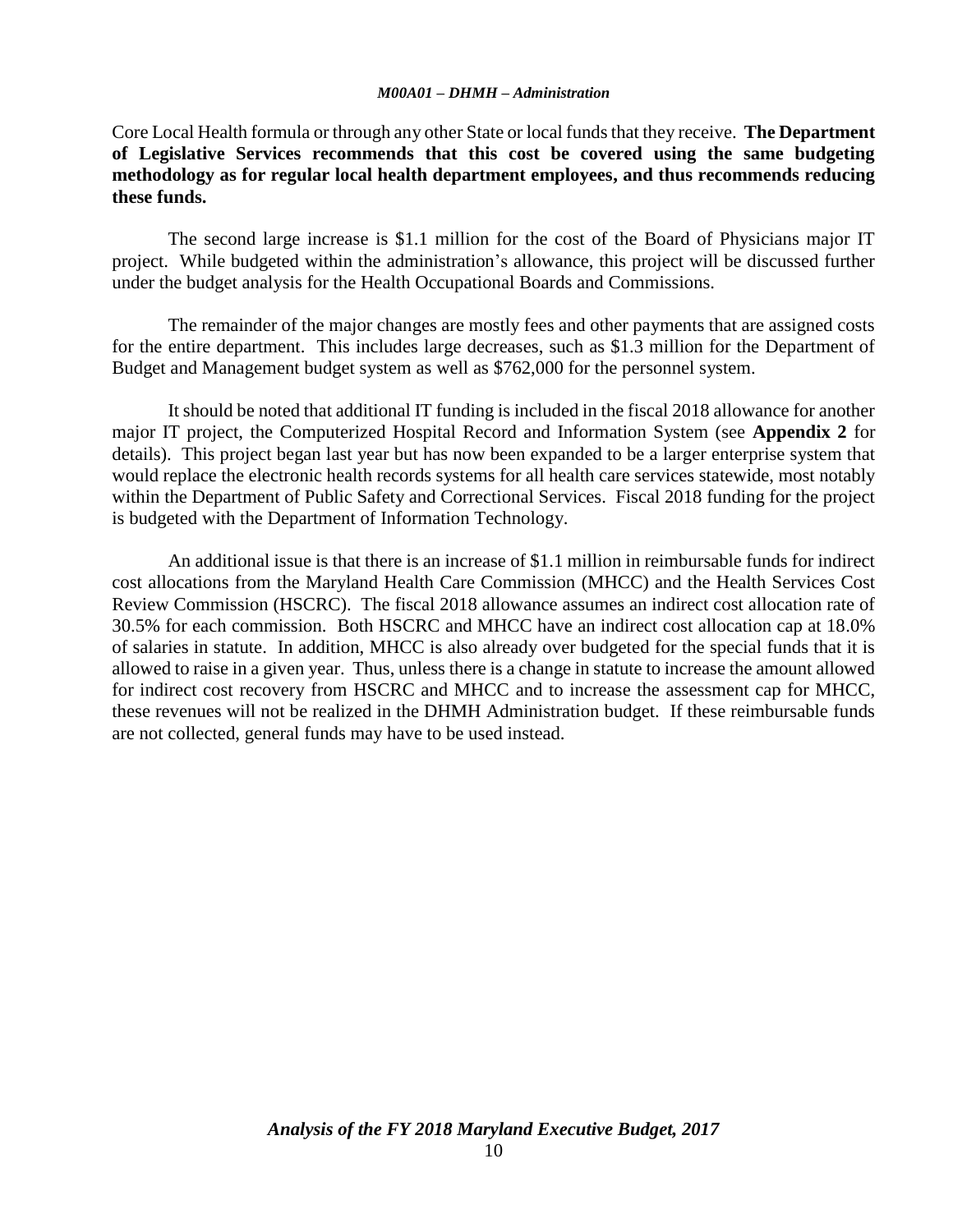# *Issues*

# **1. Delayed Report on Sexual Assault Forensic Exam Teams**

Committee narrative in the 2016 *Joint Chairmen's Report* requested a report from DHMH on the establishment of mobile sexual assault forensic exam (SAFE) teams. This report was to include information on the department's efforts to establish such teams or efforts to ensure that all hospitals with emergency departments have a plan so that sexual assault victims have access to SAFE teams at hospital facilities. This report was due on December 15, 2016. However, DHMH has yet to submit the report. **DHMH should comment on the status of this report.**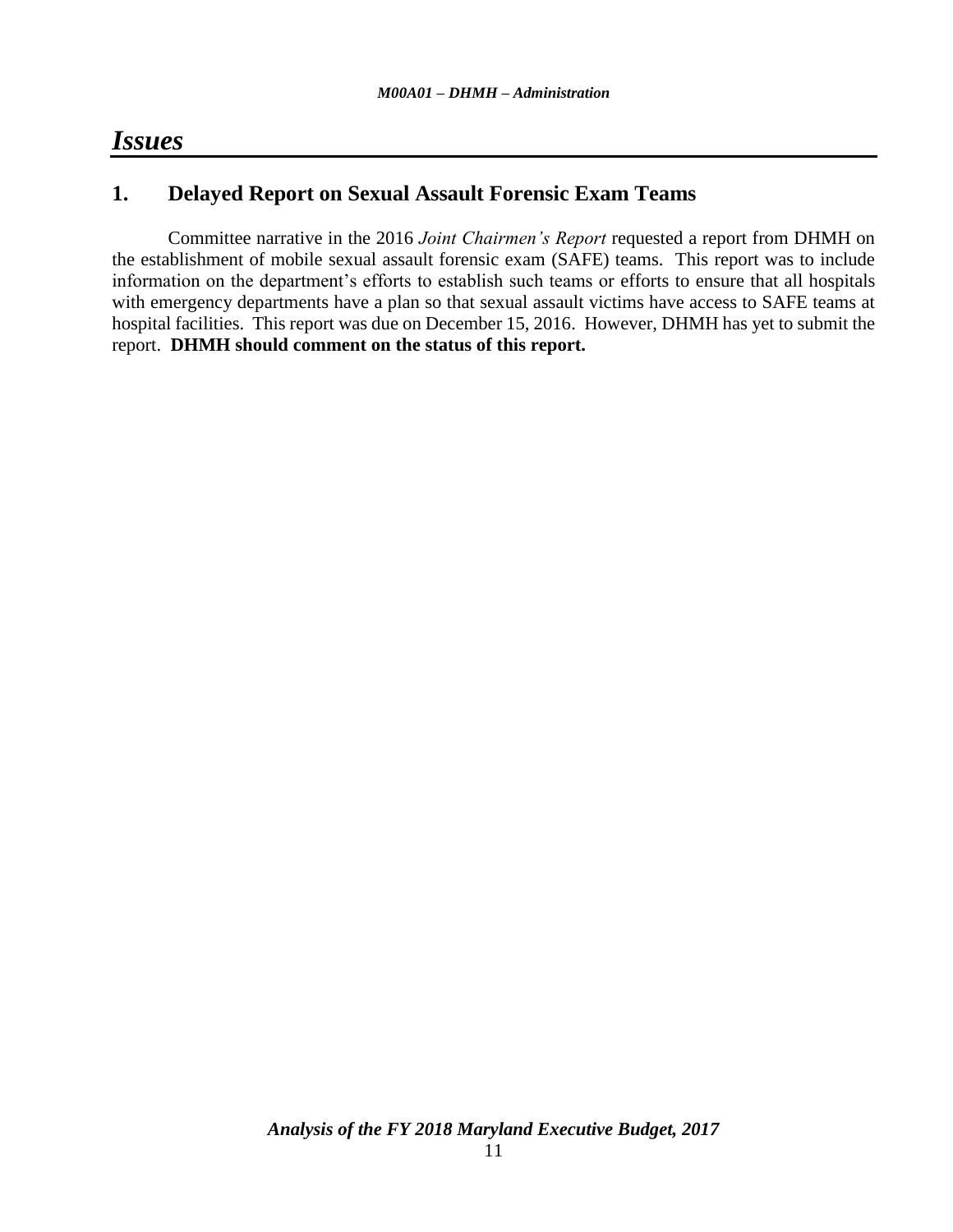# *Recommended Actions*

|                                                                                                                                                                                                                                                      | Amount<br><b>Reduction</b> |  |
|------------------------------------------------------------------------------------------------------------------------------------------------------------------------------------------------------------------------------------------------------|----------------------------|--|
| Reduce funds for the cost of health insurance<br>premiums for contractual employees at local health<br>departments. These costs should be billed to the local<br>health departments in the same manner that regular<br>employee premiums are billed. | $$1,594,466$ GF            |  |
| <b>Total General Fund Reductions</b>                                                                                                                                                                                                                 | \$1,594,466                |  |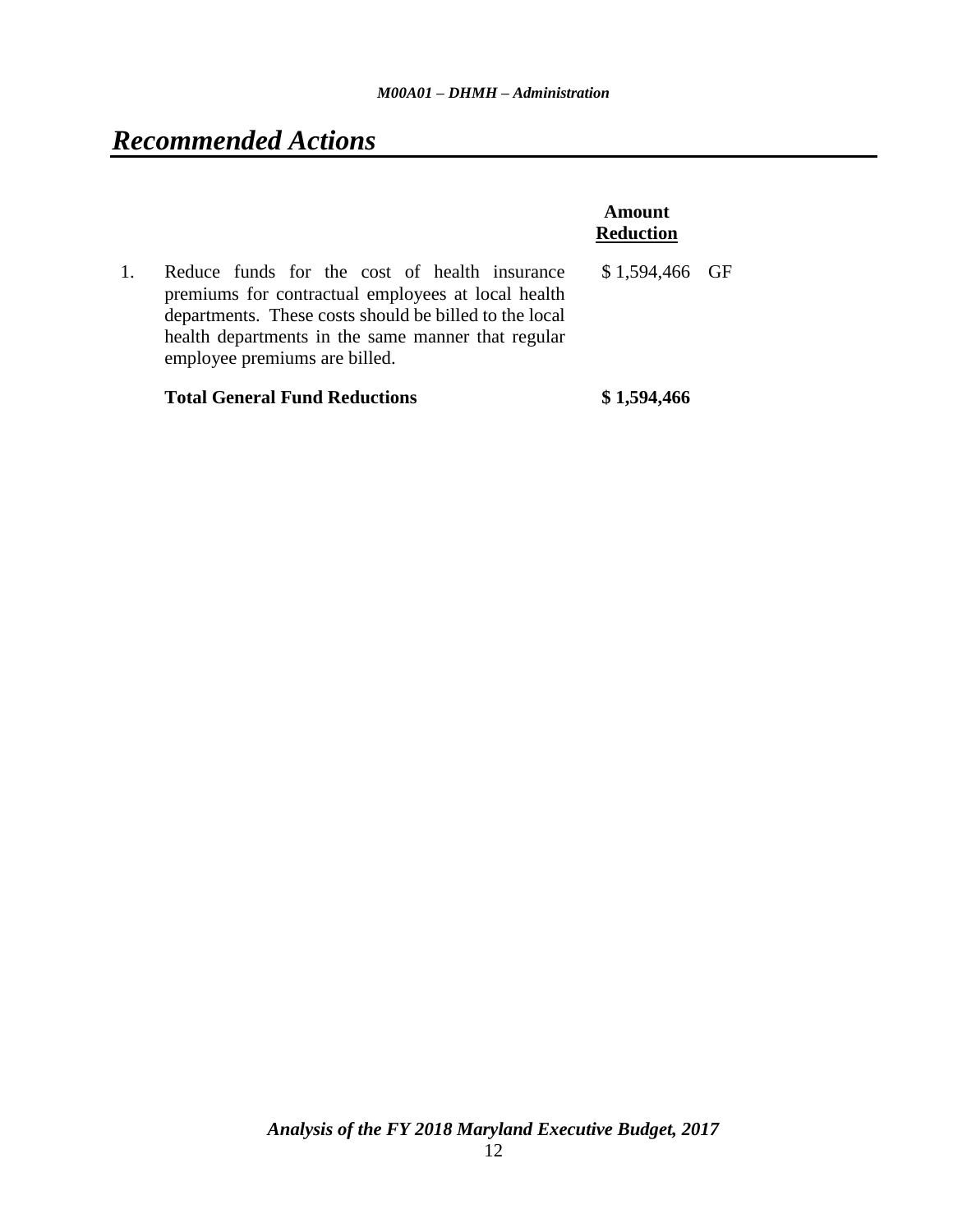# **Appendix 1 Current and Prior Year Budgets (\$ in Thousands) DHMH – Administration**

|                                      | General<br><b>Fund</b> | <b>Special</b><br><b>Fund</b> | <b>Federal</b><br><b>Fund</b> | Reimb.<br><b>Fund</b> | <b>Total</b>     |
|--------------------------------------|------------------------|-------------------------------|-------------------------------|-----------------------|------------------|
| <b>Fiscal 2016</b>                   |                        |                               |                               |                       |                  |
| Legislative<br>Appropriation         | \$23,941               | \$684                         | \$16,056                      | \$7,966               | \$48,647         |
| Deficiency<br>Appropriation          | $\boldsymbol{0}$       | $\boldsymbol{0}$              | $\boldsymbol{0}$              | $\boldsymbol{0}$      | $\boldsymbol{0}$ |
| <b>Budget</b><br>Amendments          | $-542$                 | $\boldsymbol{0}$              | 149                           | 485                   | 92               |
| Reversions and<br>Cancellations      | $-229$                 | $-399$                        | $-612$                        | $-87$                 | $-1,327$         |
| <b>Actual</b><br><b>Expenditures</b> | \$23,170               | \$285                         | \$15,594                      | \$8,363               | \$47,412         |
| <b>Fiscal 2017</b>                   |                        |                               |                               |                       |                  |
| Legislative<br>Appropriation         | \$24,605               | \$274                         | \$16,474                      | \$8,060               | \$49,413         |
| Cost<br>Containment                  | $\overline{0}$         | $\overline{0}$                | $\boldsymbol{0}$              | $\boldsymbol{0}$      | $\overline{0}$   |
| <b>Budget</b><br>Amendments          | 437                    | $\overline{0}$                | 39                            | $\boldsymbol{0}$      | 476              |
| <b>Working</b><br>Appropriation      | \$25,042               | \$274                         | \$16,512                      | \$8,060               | \$49,888         |

DHMH: Department of Health and Mental Hygiene

Note: Does not include targeted reversions, deficiencies, and contingent reductions. Numbers may not sum to total due to rounding.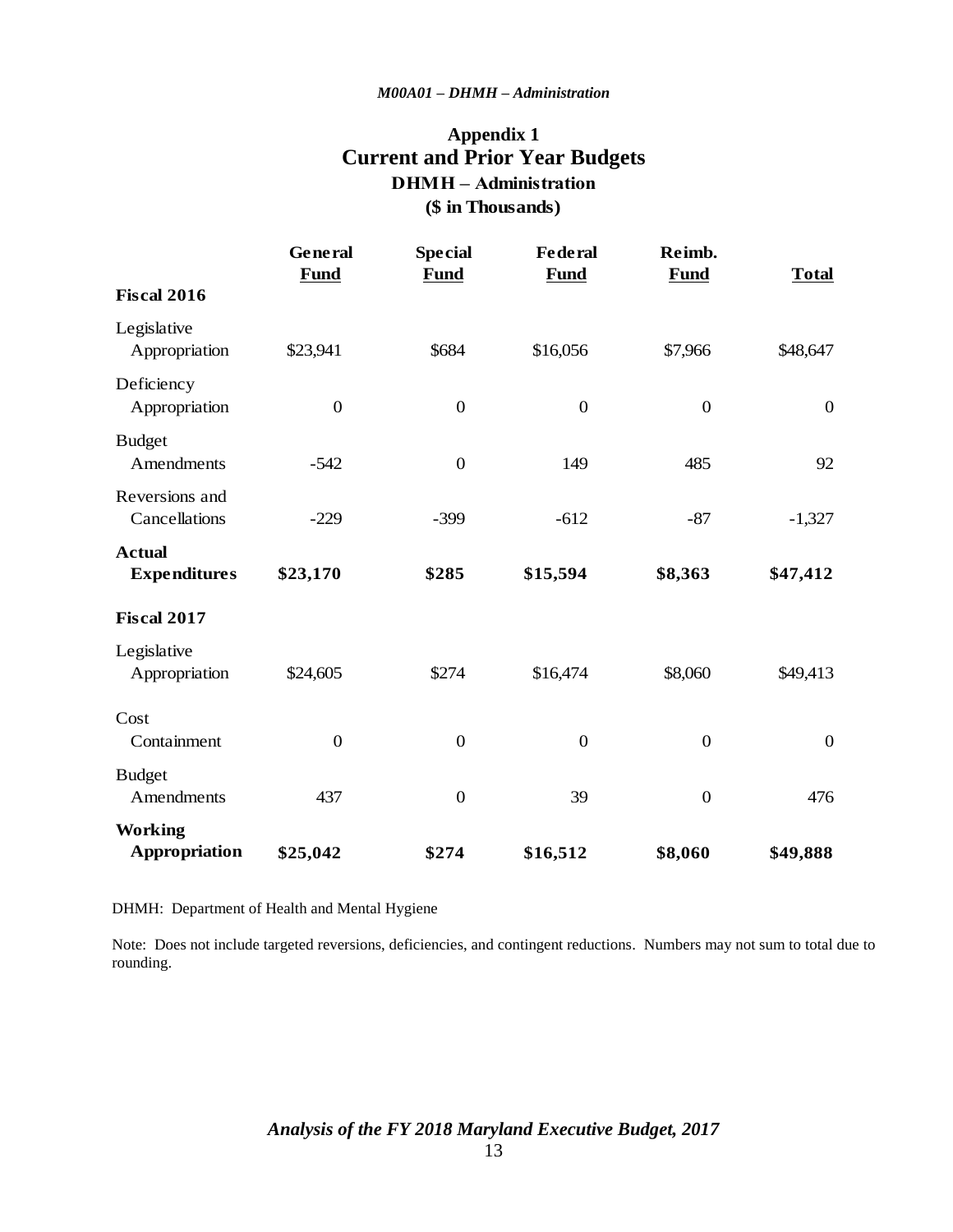## **Fiscal 2016**

Actual spending in fiscal 2016 for the Department of Health and Mental Hygiene (DHMH) Administration was \$1,235,033 below the legislative appropriation.

General fund spending decreased by \$771,316 from the legislative appropriation in fiscal 2016. The largest increase is for the restoration of the 2% salary reduction, which increased the appropriation by \$416,421. General funds were also increased by \$44,106 due to position transfers within the department. These increases were more than offset by reductions at closeout due to higher than usual vacancies (\$807,828), reversions totaling \$229,248, and fund realignments to correctly portray the 2% across-the-board various end-of-year reductions (\$194,767).

Special fund spending decreased by \$398,930 from the legislative appropriation, mainly due to delays in the Board of Physicians major information technology project.

Federal fund spending decreased by \$462,414 from the legislative appropriation. Budget amendments added a total of \$149,196, which included \$104,000 due to increased federal cost recoveries as well as \$45,196 for the restoration of the 2% salary reduction. These increases were more than offset by cancellations totaling \$611,610, which were mostly due to vacancies within the Office of the Inspector General, the Program Integrity Division, and Medicaid Internal Audits Division.

Reimbursable fund spending increased by \$397,627 over the legislative appropriation. Budget amendments added a total of \$485,117, which included \$308,603 for the Maryland FiRST radio project as well as \$176,514 from the Department of Public Safety and Correctional Services for an automated data reporting system. These increases were partially offset by a cancellation totaling \$87,490.

# **Fiscal 2017**

To date, the working appropriation for DHMH Administration has been increased by \$475,583, including \$437,028 in general funds and \$38,555 in federal funds. The largest increase is for the transfer of increment funding from the Department of Budget and Management to DHMH with \$372,876 in general funds and \$38,555 in federal funds. A budget amendment added \$64,152 in general funds to realign funding reductions made as a result of Section 20 of the budget bill within DHMH.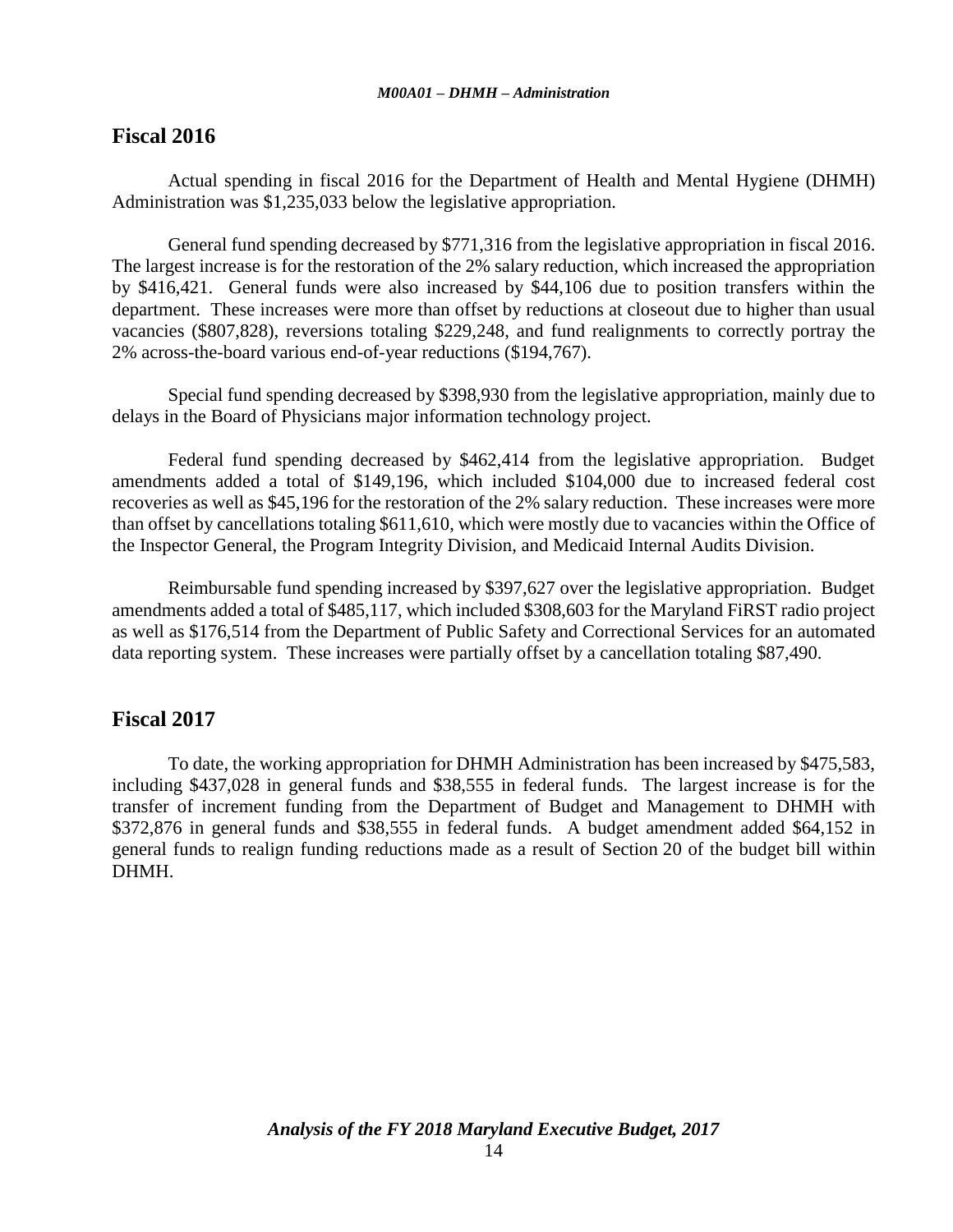#### **Appendix 2 Major Information Technology Projects Department of Health and Mental Hygiene – Administration Maryland Board of Physicians Integrated Software System**

| <b>Project Status</b>                        | Planning.                                                                                                                                                                                                                                                       |                |                | <b>New/Ongoing Project:</b>             |                | New.    |           |                                                                                                                |              |
|----------------------------------------------|-----------------------------------------------------------------------------------------------------------------------------------------------------------------------------------------------------------------------------------------------------------------|----------------|----------------|-----------------------------------------|----------------|---------|-----------|----------------------------------------------------------------------------------------------------------------|--------------|
| <b>Project Description:</b>                  | board's existing system.                                                                                                                                                                                                                                        |                |                |                                         |                |         |           | Development of a new, more fully integrated medical licensure and investigation software system to replace the |              |
| <b>Project Business Goals:</b>               |                                                                                                                                                                                                                                                                 |                |                |                                         |                |         |           | Correction of deficiencies in the board's existing software system and improvement of board's efficiency.      |              |
| <b>Estimated Total Project Cost:</b>         | \$1,999,675                                                                                                                                                                                                                                                     |                |                | <b>Estimated Planning Project Cost:</b> |                |         | \$770,256 |                                                                                                                |              |
| <b>Project Start Date:</b>                   | November 2014.                                                                                                                                                                                                                                                  |                |                | <b>Projected Completion Date:</b>       |                |         |           | June 2018.                                                                                                     |              |
| <b>Schedule Status:</b>                      | reflects general delays in the project.                                                                                                                                                                                                                         |                |                |                                         |                |         |           | A project manager has been hired and system concept development and planning are underway. Fiscal 2017 funding |              |
| <b>Cost Status:</b>                          |                                                                                                                                                                                                                                                                 |                |                |                                         |                |         |           | Fiscal 2018 funding included in the Department of Health and Mental Hygiene Administration budget.             |              |
| <b>Scope Status:</b>                         | $n/a$ .                                                                                                                                                                                                                                                         |                |                |                                         |                |         |           |                                                                                                                |              |
| <b>Project Management Oversight Status:</b>  | Department of Information Technology project oversight is now in place.                                                                                                                                                                                         |                |                |                                         |                |         |           |                                                                                                                |              |
| <b>Identifiable Risks:</b>                   | Moderate identifiable risks are the large scale of the project and the need to familiarize staff with a new system.                                                                                                                                             |                |                |                                         |                |         |           |                                                                                                                |              |
| <b>Additional Comments:</b>                  | Shortcomings of the board's outdated software systems were noted in the 2011 Sunset Evaluation of the board, as well<br>as in a report prepared by an independent consultant, which pointed to the need for the replacement of the board's<br>existing systems. |                |                |                                         |                |         |           |                                                                                                                |              |
|                                              |                                                                                                                                                                                                                                                                 |                |                |                                         |                |         |           | <b>Balance to</b>                                                                                              |              |
| <b>Fiscal Year Funding (\$ in Thousands)</b> | <b>Prior Years</b>                                                                                                                                                                                                                                              | <b>FY 2018</b> | <b>FY 2019</b> | <b>FY 2020</b>                          | <b>FY 2021</b> | FY 2022 |           | Complete                                                                                                       | <b>Total</b> |
| <b>Personnel Services</b>                    | \$0.0                                                                                                                                                                                                                                                           | \$0.0          | \$0.0\$        | \$0.0\$                                 | \$0.0          |         | \$0.0\$   | \$0.0                                                                                                          | \$0.0        |
| Professional and Outside Services            | 590.2                                                                                                                                                                                                                                                           | 1,409.5        | 0.0            | 0.0                                     | 0.0            |         | 0.0       | $0.0\,$                                                                                                        | 1,999.7      |
| Other Expenditures                           | 0.0                                                                                                                                                                                                                                                             | 0.0            | 0.0            | $0.0\,$                                 | $0.0\,$        |         | 0.0       | 0.0                                                                                                            | 0.0          |
| <b>Total Funding</b>                         | \$590.2                                                                                                                                                                                                                                                         | \$1,409.5      | \$0.0          | \$0.0                                   | \$0.0          |         | \$0.0     | \$0.0                                                                                                          | \$1,999.7    |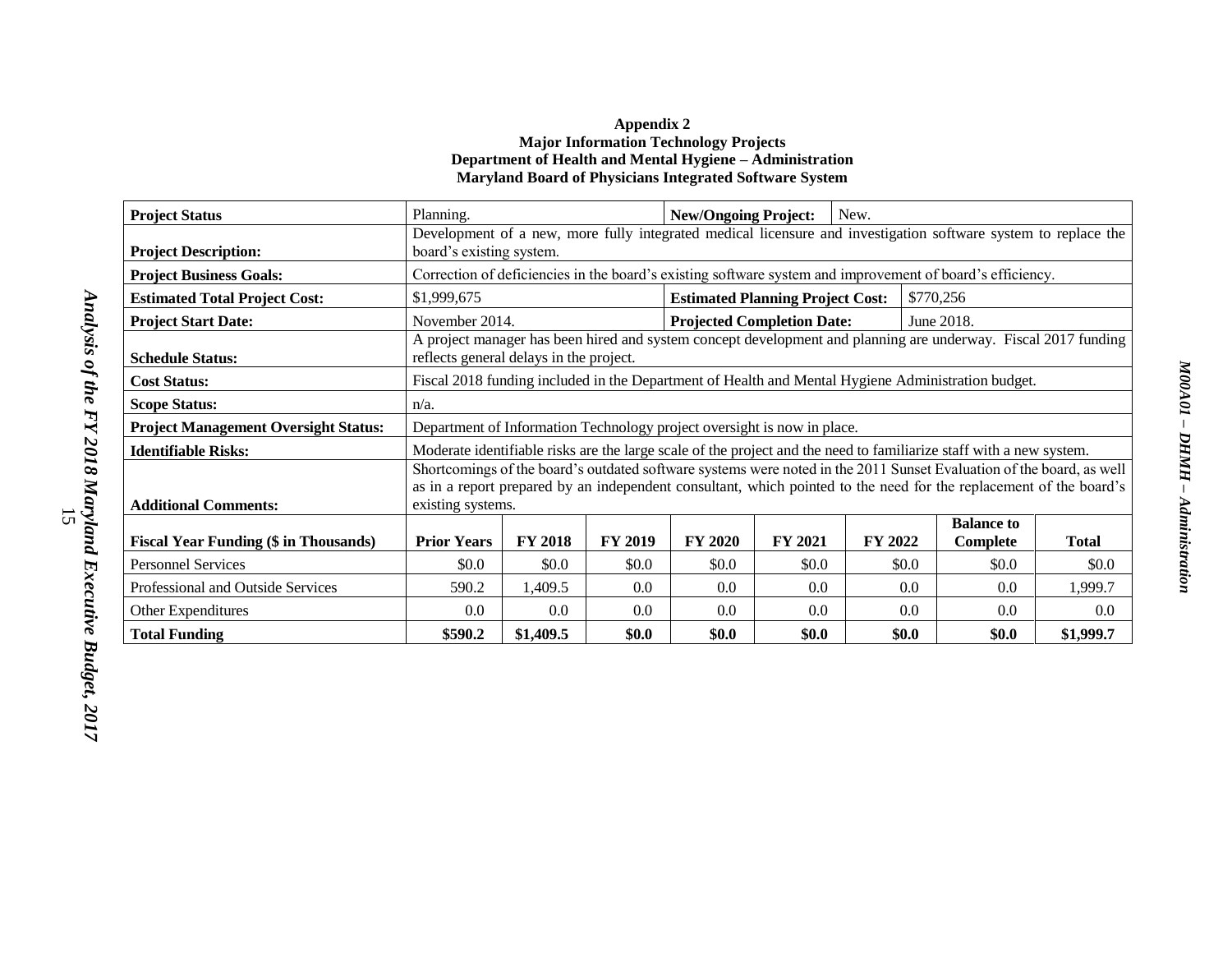#### **Appendix 2 (Cont.) Major Information Technology Projects Department of Health and Mental Hygiene – Administration Computerized Hospital Record & Information System**

| <b>Project Status</b>                        | Planning.                                                                                                                                             |                |         | <b>New/Ongoing Project:</b>             |                                   | New.    |           |                   |              |  |
|----------------------------------------------|-------------------------------------------------------------------------------------------------------------------------------------------------------|----------------|---------|-----------------------------------------|-----------------------------------|---------|-----------|-------------------|--------------|--|
|                                              | Replacement of the current hospital management information system (HMIS) with a new commercial off-the-shelf                                          |                |         |                                         |                                   |         |           |                   |              |  |
| <b>Project Description:</b>                  | (COTS) electronic health record (EHR) HMIS for State agencies that operate facilities delivering health care services.                                |                |         |                                         |                                   |         |           |                   |              |  |
|                                              | Re-design the system to accommodate new EHR technologies that foster better patient safety and patient care and                                       |                |         |                                         |                                   |         |           |                   |              |  |
|                                              | reduce the potential for medical errors. In addition, the software currently in use for the pharmacy system has been                                  |                |         |                                         |                                   |         |           |                   |              |  |
|                                              | sunset by the vendor, and they have indicated that they will not continue to support it indefinitely. Also, this system                               |                |         |                                         |                                   |         |           |                   |              |  |
| <b>Project Business Goals:</b>               | will replace the problematic and costly Next Generation EHR system installed at the Department of Public Safety and<br>Correctional Services (DPSCS). |                |         |                                         |                                   |         |           |                   |              |  |
| <b>Estimated Total Project Cost:</b>         | $n/a$ .                                                                                                                                               |                |         | <b>Estimated Planning Project Cost:</b> |                                   |         | \$650,000 |                   |              |  |
| <b>Project Start Date:</b>                   |                                                                                                                                                       | December 2013. |         |                                         | <b>Projected Completion Date:</b> |         |           | July 2017.        |              |  |
|                                              | The Department of Health and Mental Hygiene (DHMH) has received funding for the planning of an EHR for the                                            |                |         |                                         |                                   |         |           |                   |              |  |
|                                              | 11 hospitals that it operates. Since July 1, 2016, DHMH has joined with DPSCS and the Department of Information                                       |                |         |                                         |                                   |         |           |                   |              |  |
|                                              | Technology (DoIT) to pursue a statewide EHR solution and is expanding the scope to encompass the planning of a                                        |                |         |                                         |                                   |         |           |                   |              |  |
| <b>Schedule Status:</b>                      | business intelligence component to the statewide EHR solution.                                                                                        |                |         |                                         |                                   |         |           |                   |              |  |
| <b>Cost Status:</b>                          | Fiscal 2018 funding included in the DoIT budget.                                                                                                      |                |         |                                         |                                   |         |           |                   |              |  |
| <b>Scope Status:</b>                         | $n/a$ .                                                                                                                                               |                |         |                                         |                                   |         |           |                   |              |  |
| <b>Project Management Oversight Status:</b>  | DoIT project oversight is now in place.                                                                                                               |                |         |                                         |                                   |         |           |                   |              |  |
|                                              | High risks include unknown costs and funding availability beyond fiscal 2018 as well as limited direct                                                |                |         |                                         |                                   |         |           |                   |              |  |
|                                              | interdependencies, achieving user acceptance, and maintaining flexibility for the COTS system to achieve                                              |                |         |                                         |                                   |         |           |                   |              |  |
| <b>Identifiable Risks:</b>                   | compatibility with DHMH requirements.                                                                                                                 |                |         |                                         |                                   |         |           |                   |              |  |
| <b>Additional Comments:</b>                  | $n/a$ .                                                                                                                                               |                |         |                                         |                                   |         |           |                   |              |  |
|                                              |                                                                                                                                                       |                |         |                                         |                                   |         |           | <b>Balance to</b> |              |  |
| <b>Fiscal Year Funding (\$ in Thousands)</b> | <b>Prior Years</b>                                                                                                                                    | <b>FY 2018</b> | FY 2019 | <b>FY 2020</b>                          | <b>FY 2021</b>                    | FY 2022 |           | Complete          | <b>Total</b> |  |
| <b>Personnel Services</b>                    | \$0.0                                                                                                                                                 | \$0.0          | \$0.0   | \$0.0\$                                 | \$0.0                             |         | \$0.0     | \$0.0             | \$0.0        |  |
| Professional and Outside Services            | 550.0                                                                                                                                                 | 100.0          | 0.0     | 0.0                                     | 0.0                               |         | 0.0       | 0.0               | 650.0        |  |
| Other Expenditures                           | 0.0                                                                                                                                                   | 0.0            | 0.0     | 0.0                                     | 0.0                               |         | 0.0       | 0.0               | 0.0          |  |
| <b>Total Funding</b>                         | \$550.0                                                                                                                                               | \$100.0        | \$0.0   | \$0.0                                   | \$0.0                             |         | \$0.0     | \$0.0             | \$650.0      |  |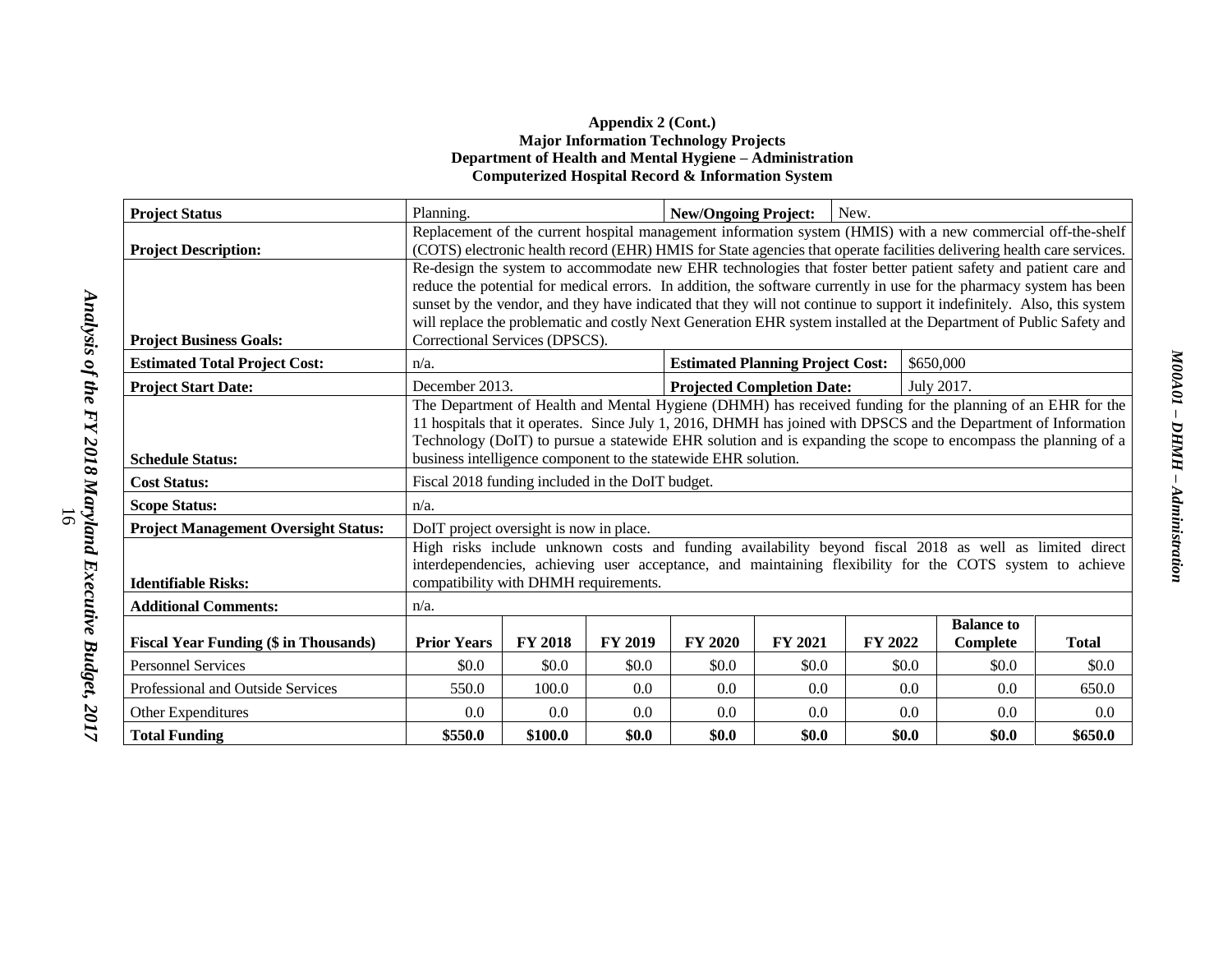#### **Appendix 3 Object/Fund Difference Report DHMH – Administration**

|                                            |               | <b>FY 17</b>         |                  |                      |               |
|--------------------------------------------|---------------|----------------------|------------------|----------------------|---------------|
|                                            | <b>FY 16</b>  | <b>Working</b>       | <b>FY 18</b>     | FY 17 - FY 18        | Percent       |
| <b>Object/Fund</b>                         | <b>Actual</b> | <b>Appropriation</b> | <b>Allowance</b> | <b>Amount Change</b> | <b>Change</b> |
| <b>Positions</b>                           |               |                      |                  |                      |               |
| Regular<br>01                              | 345.60        | 336.00               | 336.00           | 0.00                 | $0\%$         |
| 02<br>Contractual                          | 6.04          | 7.53                 | 8.31             | 0.78                 | 10.4%         |
| <b>Total Positions</b>                     | 351.64        | 343.53               | 344.31           | 0.78                 | 0.2%          |
| Objects                                    |               |                      |                  |                      |               |
| 01<br>Salaries and Wages                   | \$29,230,286  | \$30,933,986         | \$30,656,982     | $-$ \$ 277,004       | $-0.9\%$      |
| Technical and Spec. Fees<br>02             | 398,734       | 485,653              | 2,110,554        | 1,624,901            | 334.6%        |
| 03<br>Communication                        | 1,571,075     | 1,180,783            | 1,470,906        | 290,123              | 24.6%         |
| 04<br>Travel                               | 110,754       | 132,794              | 150,151          | 17,357               | 13.1%         |
| Fuel and Utilities<br>06                   | 174,063       | 184,563              | 254,270          | 69,707               | 37.8%         |
| <b>Motor Vehicles</b><br>07                | 53,275        | 62,654               | 55,701           | $-6,953$             | $-11.1%$      |
| <b>Contractual Services</b><br>08          | 11,224,100    | 12,817,793           | 12,101,589       | $-716,204$           | $-5.6\%$      |
| Supplies and Materials<br>09               | 618,359       | 553,527              | 566,880          | 13,353               | 2.4%          |
| Equipment - Replacement<br>10              | 998,652       | 335,449              | 369,546          | 34,097               | 10.2%         |
| Equipment - Additional<br>11               | 157,945       | 320,177              | 315,177          | $-5,000$             | $-1.6%$       |
| Grants, Subsidies, and Contributions<br>12 | 696,500       | 712,953              | 707,296          | $-5,657$             | $-0.8%$       |
| <b>Fixed Charges</b><br>13                 | 2,178,214     | 2,168,131            | 2,084,921        | $-83,210$            | $-3.8%$       |
| <b>Total Objects</b>                       | \$47,411,957  | \$49,888,463         | \$50,843,973     | \$955,510            | 1.9%          |
| <b>Funds</b>                               |               |                      |                  |                      |               |
| General Fund<br>01                         | \$23,169,799  | \$25,042,156         | \$23,604,146     | $-$ \$1,438,010      | $-5.7%$       |
| Special Fund<br>03                         | 285,070       | 273,648              | 1,409,463        | 1,135,815            | 415.1%        |
| <b>Federal Fund</b><br>0.5                 | 15,593,729    | 16,512,414           | 16,106,648       | $-405,766$           | $-2.5%$       |
| Reimbursable Fund<br>09                    | 8,363,359     | 8,060,245            | 9,723,716        | 1,663,471            | 20.6%         |
| <b>Total Funds</b>                         | \$47,411,957  | \$49,888,463         | \$50,843,973     | \$955,510            | 1.9%          |

DHMH: Department of Health and Mental Hygiene

Note: Does not include targeted reversions, deficiencies, and contingent reductions.